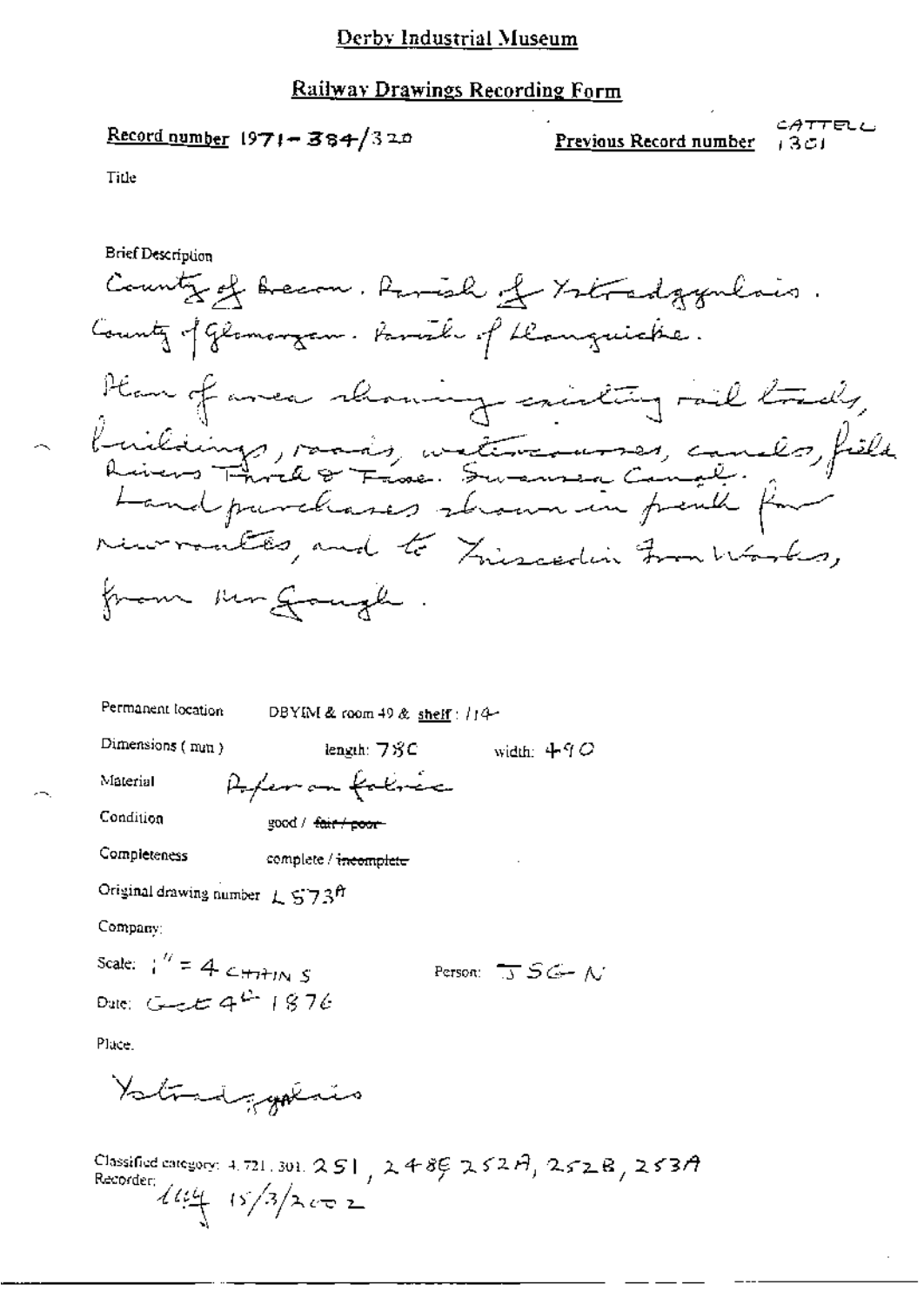#### Railway Drawings Recording Form

Permanent location DBYIM & room 49 & shelf:  $115$ 

Dimensions (mm)

length:  $1070$  width:  $550$ 

Material

Condition

Completeness

good / fair / poer-

Paper

complete / incomplete

Original drawing number

Company:

Scale:  $1'' = 40$  FEET

Person:

Date:

Place:

Cromllynfell

Classified category: 4, 721, 301,  $2 \leq 30$ Recorder:  $100 - 2/8 = 002$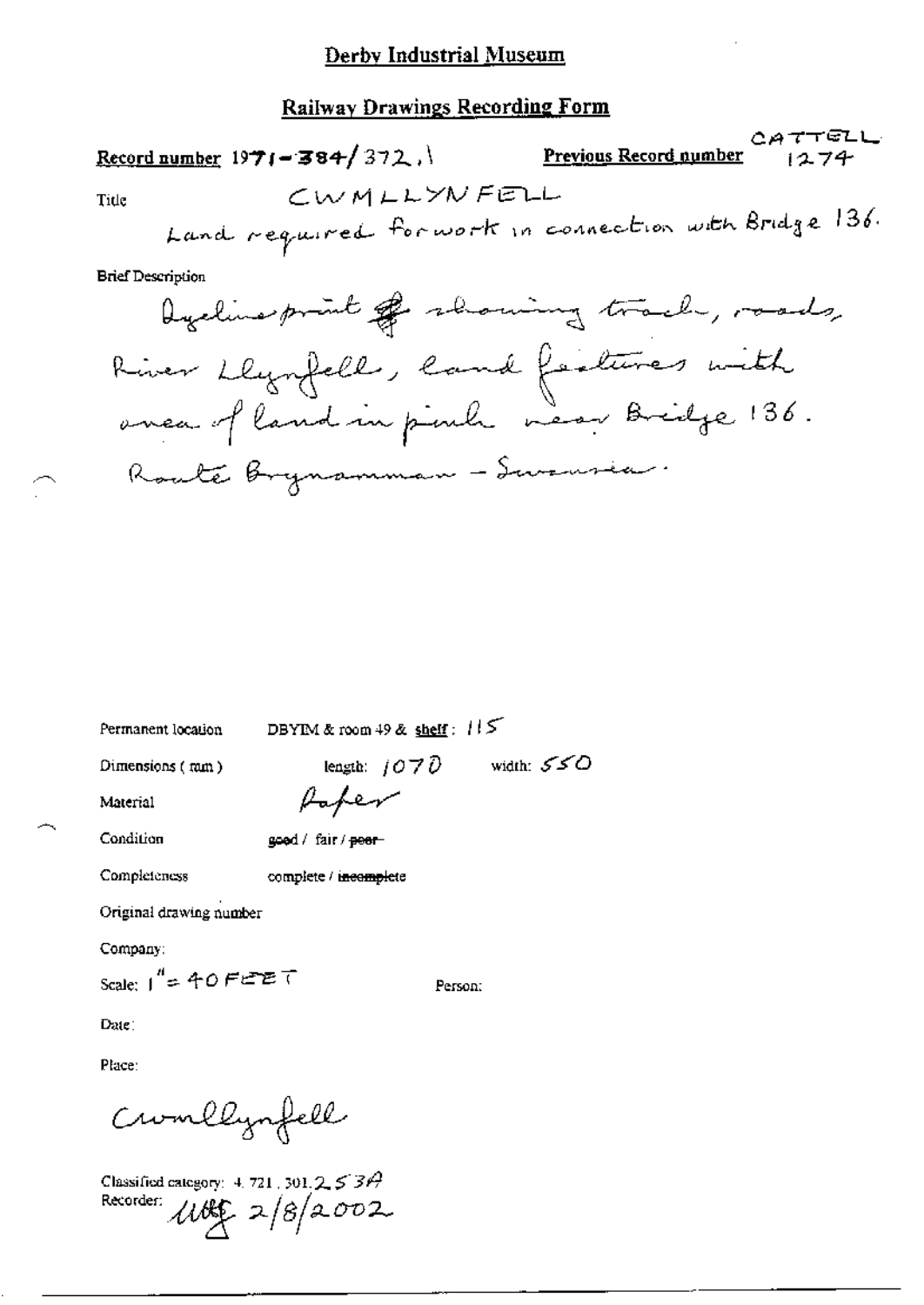#### **Railway Drawings Recording Form**

CATTELL  $Record number$  1971 - 384/372.2 Previous Record number  $1236$ MIDLAND RAILWAY Title SESSION LACA PLAN OF ABOITION AL LANDS AT CWMLLYNFELL **Brief Description** Tracing of part of Surannea - Brynglas route

showing trails, rivers, buildings, roads

Oland farm. Bridge 136 over River Llynfell.

 $\mathcal{L}$ 

٤.,

Permanent location DBYIM & room 49 & shelf :  $\int$  /  $\zeta$ 

Dimensions (mm)

league:  $7(0)$ width:  $5/0$ 

Condition

Completeness

Material

good / fair / peor

Fracing paper

complete / incomplete

Original drawing number

Company: MR

Scale:  $1^{''}$  = 3.156 c HAINS

Person:

1909 Date:

Place:

Cumllynfell

Classified category: 4.721, 301,  $253A$ Recorder:  $\mathcal{U} \mathcal{U} \mathcal{U}$  a/8/2002

r4.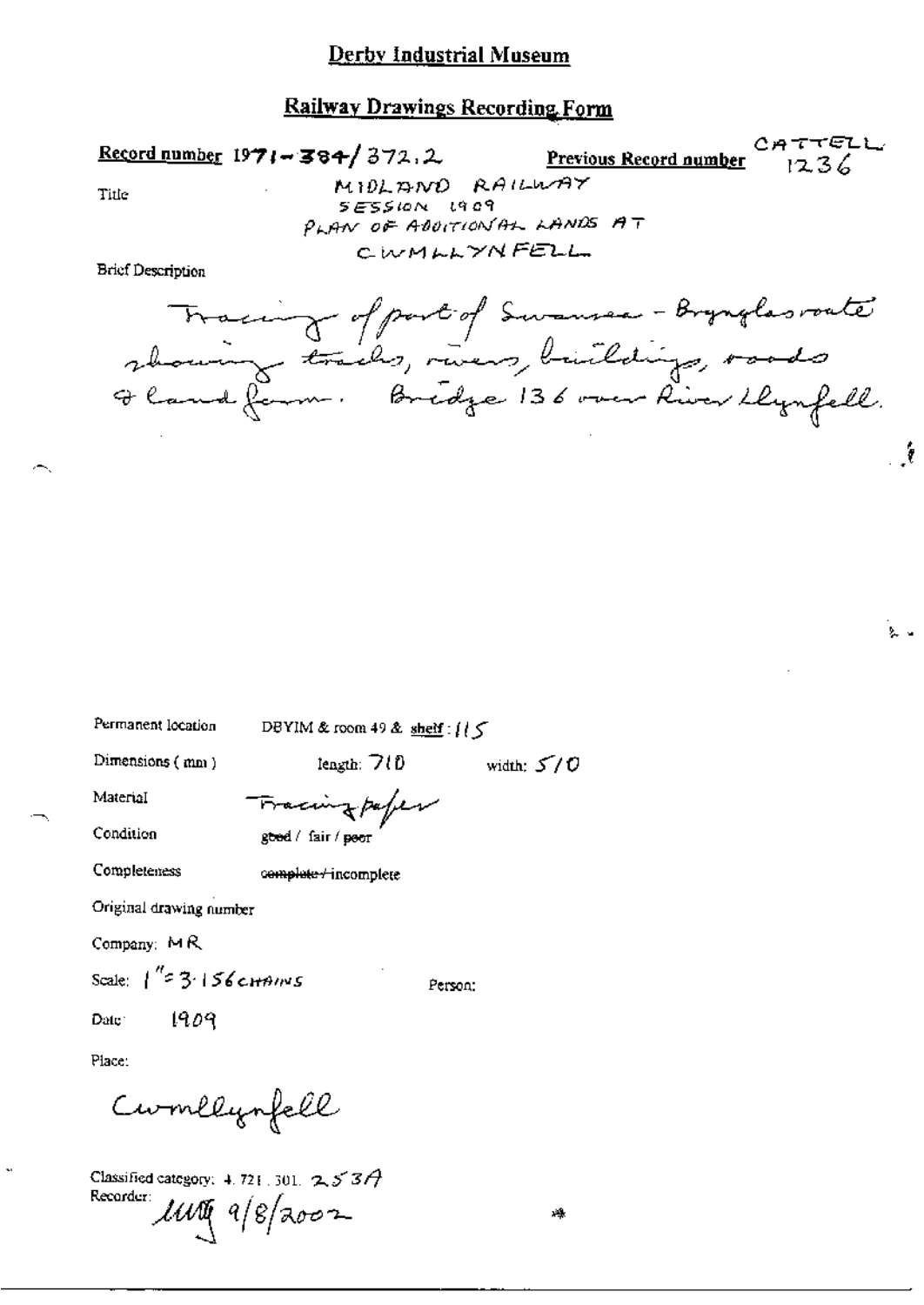# **Railway Drawings Recording Form**

# Record number 1971-384/261

CATTELL Previous Record number

Title

**Brief Description** 

DBYIM & room 49 & shelf:  $1/\sqrt{3}$  2.

Dimensions (mm)

Permanent location

length:  $575$  width:  $380$ 

Material

Paper

Condition

Completeness

good / <del>Jain / poor</del>

complete / incomplete

Original drawing number

Company: MR

Scale:  $1^h = 3.156$  cHAINS

Person:

Date: 5 Aug 1908

Place:

Carmelynfell

Classified category: 4.721.301.  $2537$ <br>Recorder:  $\mathcal{UU}$   $\left(-9/1/257\right)$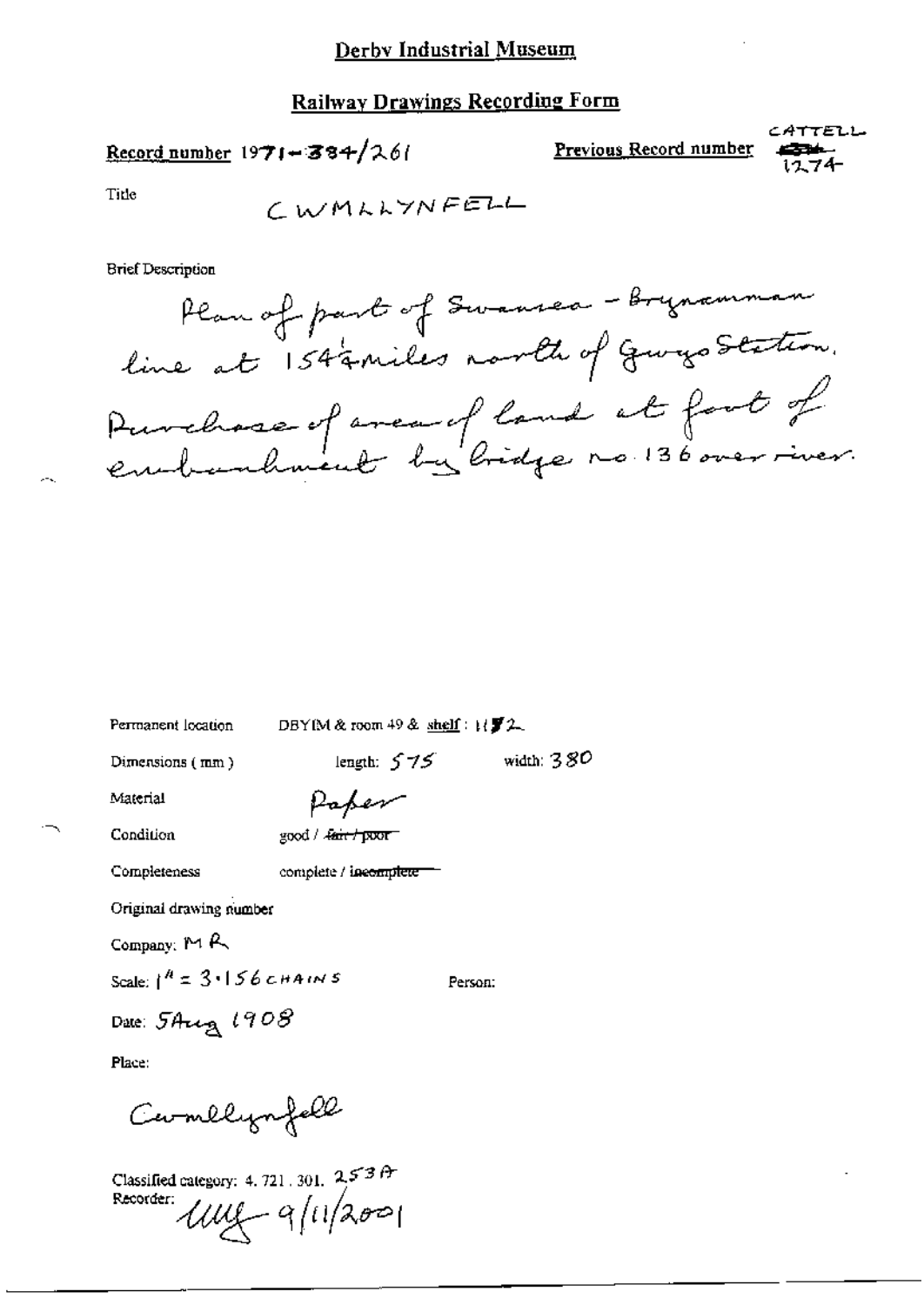# Railway Drawings Recording Form

Record number  $1971 - 384 / 506$ 

CATTELL Previous Record number  $1229$  $R89132/1196$ 

Title

MIDLAND RAILWAY SESSION 1909 PAAN OF ADDITIONAL LANDS AT CWMLLYNFELL

**Brief Description** 

County of Glamorgan<br>Parail of Llanguick<br>Rural Destreict of Pontardown Rlan Doming area of land to west of comelysfull colliancy required.

Permanent location

DBYIM & room  $49$  & shelf :  $118$ 

Dimensions (mm)

width:  $\leq$  /  $\bar{O}$ length:  $760$ 

۰h

Material

frafen good / fair / poor

Condition

Completeness

complete / incomplete

Original drawing number

Company:  $MA$ 

Scale:  $1^{1/2}$  SCOPERS  $N_{\text{corr}}1908$ Date:

Place:

Cwmllynfelk<br>Swannea - Brynamm

Classified category: 4, 721, 301,  $253A$ 1111 4/4/2003 Recorder.

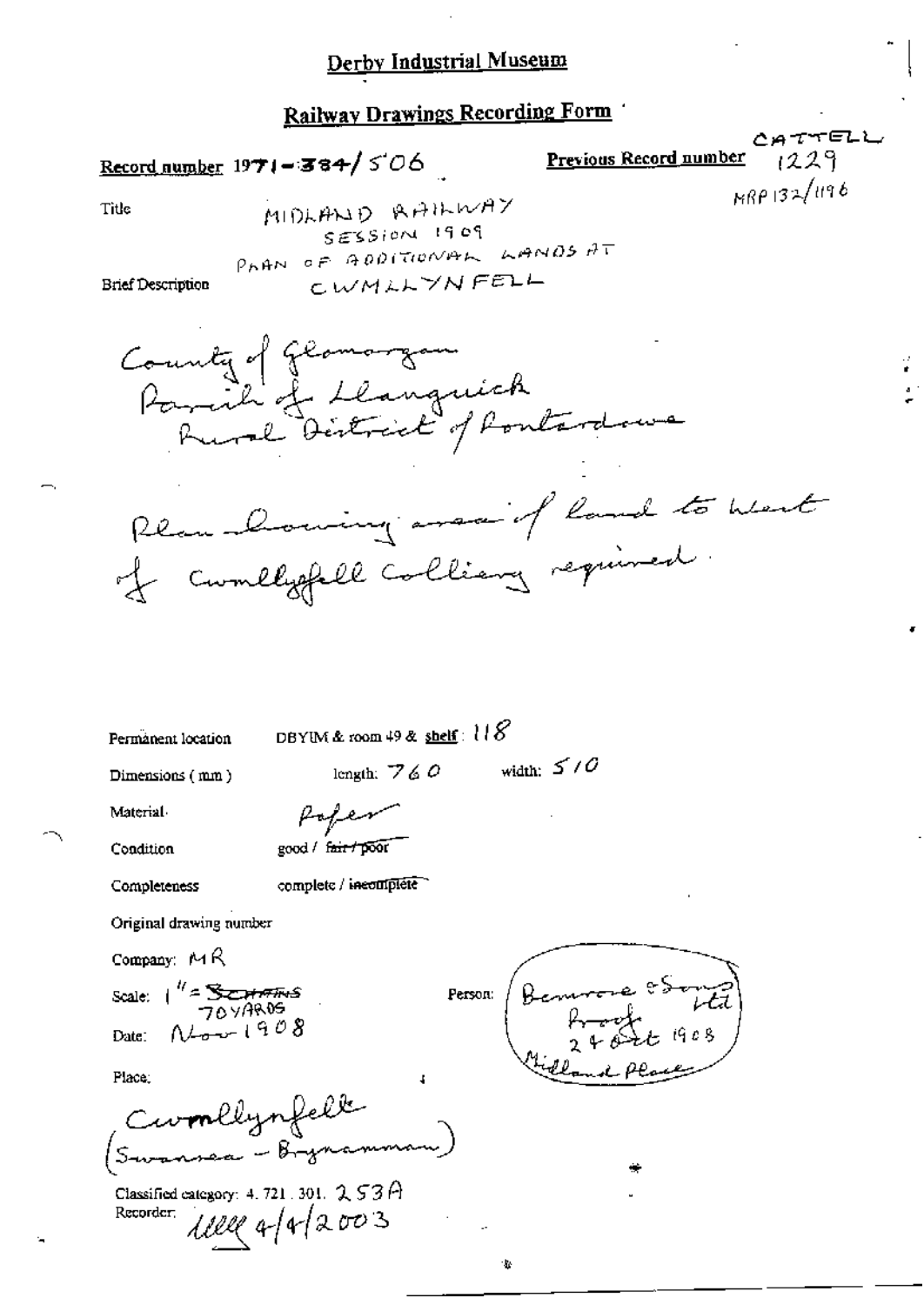# **Railway Drawings Recording Form**

Record number  $1971 - 384/665$ 

 $CATTELL$ Previous Record number  $1230$ 

Title

**Brief Description** 

Two chplan detail of 1229

 $\frac{1}{2}$  ,  $\frac{1}{2}$  ,  $\frac{1}{2}$ 

| Permanent location            | 33<br>DBYIM & room <b>+D</b> & shelf : |         |        |
|-------------------------------|----------------------------------------|---------|--------|
| Dimensions (mm)               | length:                                |         | width: |
| Material                      |                                        |         |        |
| Condition                     | good / fair / poor                     |         |        |
| <b>Completeness</b>           | complete / incomplete                  |         |        |
| Original drawing number       |                                        |         |        |
| Company:                      |                                        |         |        |
| Scale: $1'' = 3 \cdot 156$ cm |                                        | Person: |        |
| Date: $1909$                  |                                        |         |        |
| Place:                        |                                        |         |        |
| Cumllyfell                    |                                        |         |        |

Classified category: 4, 721, 301,  $253A$ Recorder:

MISSING